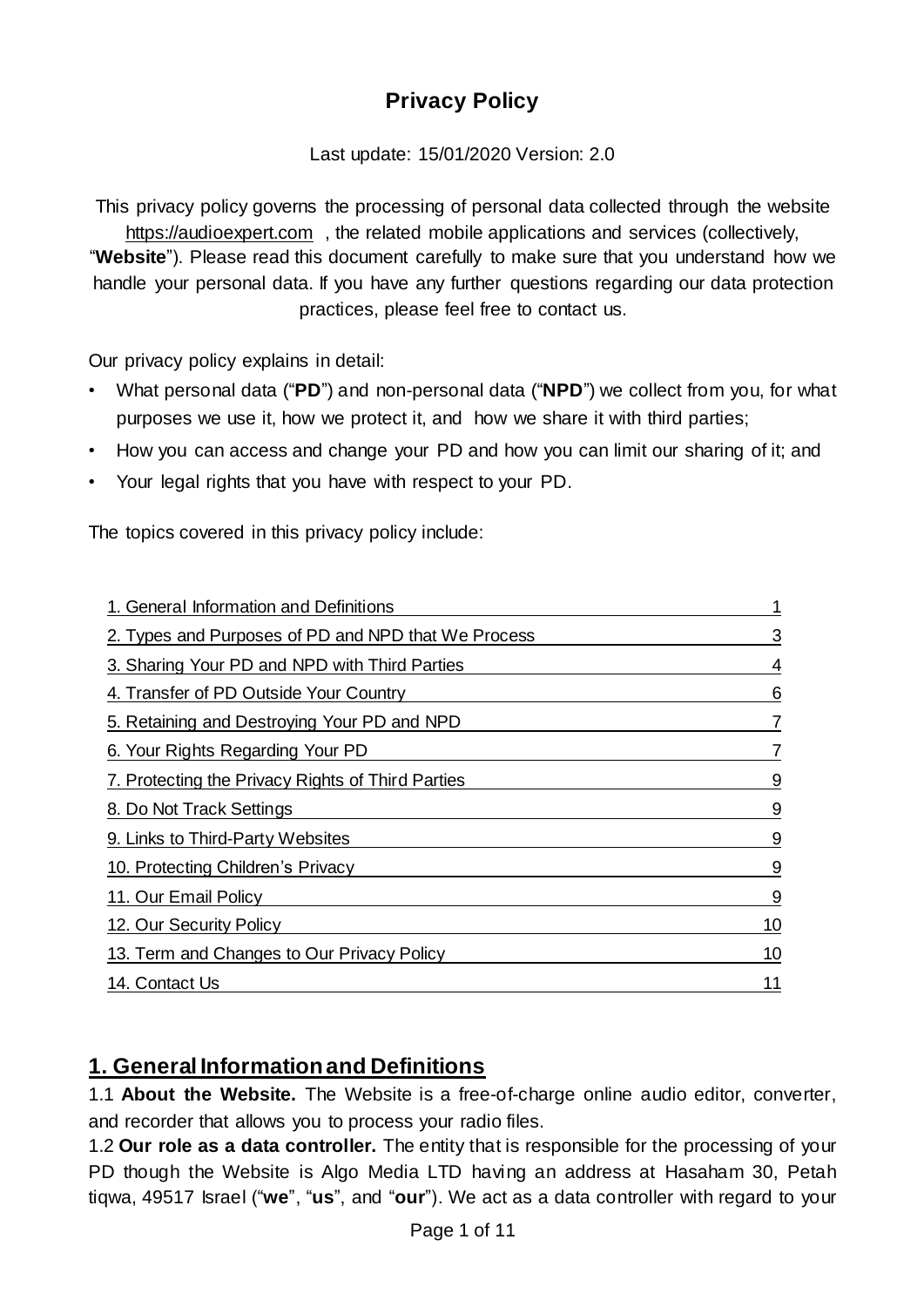PD collected through the Website (e.g., when you register your user account, browse the Website, or communicate with us). In such instances, we are a data controller because we make decisions about the types of PD that should be collected from you and the purposes for which such PD should be used.

1.3 **Our role as a data processor.** We act in a capacity of a data processor in situations when, within the scope of the services provided through the Website, you upload digital files (the "**Files**") onto the Website and those Files contain PD. We do not own, control, or make decisions about the PD included in the Files and such PD is processed only in accordance with your instructions. When you upload the Files, you act as a data controller and you are responsible for deciding what PD should be collected from data subjects and how such data should be processed. In the situations when we act in capacity of a data processor, we comply with data processors" obligations. Also, in order to ensure that personal data is processed in accordance with the strictest data protection standards, we provide a data processing agreement which is incorporated by reference into our terms and available for consultation at [http://audioexpert.com/AudioExpert\\_DPA.pdf](http://audioexpert.com/AudioExpert_DPA.pdf) .

1.4 **Applicable laws.** We process PD in accordance with applicable data protection laws, including, but not limited to, the Israeli Protection of Privacy Law, the EU General Data Protection Regulation ("**GDPR**"), and the California Consumer Privacy Act ("**CCPA**").

1.5 **Definitions.** In this privacy policy, you will encounter recurrent terms. For your convenience, we would like to explain what they mean:

- "**NPD"** means non-personal data that does not allow us to identify you in any manner;
- ("**PD**") means personal data, i.e., any information relating to an identified or identifiable natural person; an identifiable natural person is one who can be identified, directly or indirectly, by reference to an identifier such as a name, an identification number, location data, an online identifier or to one or more factors specific to the physical, physiological, genetic, mental, economic, cultural or social identity of that natural person. PD is in many ways the same as Personally Identifiable Information (PII). However, PD is broader in scope and covers more data.
- "**Visitor**" is someone who merely browses our Website. A "**member**" is someone who has registered with us to use our services. The terms" **user**", "**you**", and "**you**r" are collective identifiers that refer to either a visitor or a member.
- "**Consent**" means a freely given, specific, informed and unambiguous agreement to the processing of PD.
- "**Data controller**" means the entity that determines the purposes and means of the processing of PD.
- "**Data processor**" means a natural or legal person, public authority, agency or other body which processes personal data on behalf of the data controller.
- "**Processing**" means the use of PD in any manner, including, but not limited to, collection, storage, erasure, transfer, and disclosure of personal data.

1.6 **Cookies.** We use cookies on the Website. For more information on the types and purposes of our cookies, please refer to our cookie policy available at [http://audioexpert.com/AudioExpert\\_Cookie\\_Policy.pdf](http://audioexpert.com/AudioExpert_Cookie_Policy.pdf) .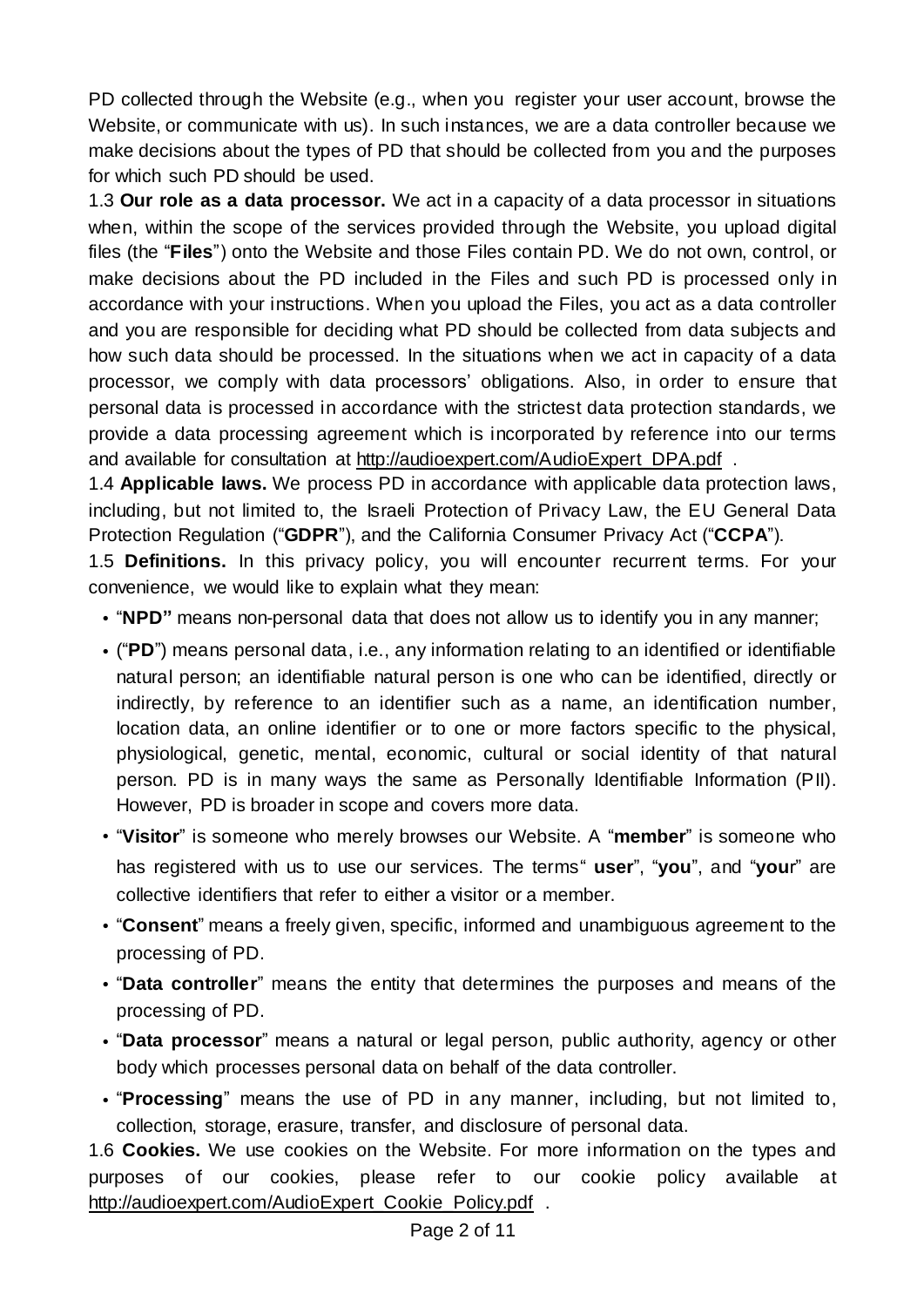## **2. Types and Purposes ofPD and NPD that We Process**

2.1 **PD that we collect.** We comply with data minimisation principles and collect only a minimal amount of PD that is necessary to ensure your proper use of the Website. The types of PD that we collect and process are listed below. We process your PD only for specified and legitimate purposes explicitly mentioned in this privacy policy. In short, we will use your PD only for the purposes of enabling you to use the full functionality of the Website, providing you with the requested services, maintaining and improving the Website, conducting research about our business activities, administrative purposes, and replying to your enquiries. The detailed description of the purposes and legal basis for processing of your PD is provided below.

| <b>Situation/PD</b>                                                                                                                                                  | <b>Purpose</b>                                                                                                                                                                                                                                                         | <b>Legal basis</b>                                                                                                                                                                                               |
|----------------------------------------------------------------------------------------------------------------------------------------------------------------------|------------------------------------------------------------------------------------------------------------------------------------------------------------------------------------------------------------------------------------------------------------------------|------------------------------------------------------------------------------------------------------------------------------------------------------------------------------------------------------------------|
| When you register your user<br>account, we collect your:<br>Email address<br>Password                                                                                | $\bullet$<br>To create and maintain your user<br>account<br>To provide access to the Website<br>$\bullet$<br>To provide you with the requested<br>$\bullet$<br>services<br>To contact you, if necessary<br>$\bullet$<br>To ensure security of the Website<br>$\bullet$ | Performing a contract<br>$\bullet$<br>with you<br>Pursuing our legitimate<br>$\bullet$<br>business interests (i.e.,<br>to ensure security)                                                                       |
| When you contact us by email or<br>through the contact form, we<br>collect your:<br>Name<br>Email address<br>Information you provide in<br>$\bullet$<br>your message | To respond to your enquiries<br>$\blacksquare$<br>To provide you with the requested<br>$\blacksquare$<br>information                                                                                                                                                   | Pursuing our legitimate<br>$\bullet$<br>business interests (i.e.,<br>to grow and promote our<br>business)<br>Your consent (for<br>$\bullet$<br>optional personal data)                                           |
| When you use the Website:<br>IP address<br>Cookie-related data<br>(please refer to our cookie<br>policy for more<br>information)                                     | To analyse, improve, and evaluate<br>our business activities<br>To personalise the Website for your<br>$\bullet$<br>location<br>To ensure security of the Website<br>$\bullet$                                                                                         | Pursuing our legitimate<br>$\bullet$<br>business interests (i.e.,<br>to analyse and improve<br>our business activities<br>and ensure security)<br>Your consent (for certain<br>$\bullet$<br>cookie-related data) |
| When you upload the Files, we<br>process any PD that is included in<br>the Files                                                                                     | To provide you with the requested<br>$\blacksquare$<br>services                                                                                                                                                                                                        | Performing a contract<br>٠<br>with you                                                                                                                                                                           |

2.2 **NPD that we collect.** When you use the Website, we automatically receive information from your web browser or mobile device. This information includes the name of the website from which you entered our Website, if any, as well as the name of the website you"ll visit when you leave our Website. This information also includes your Internet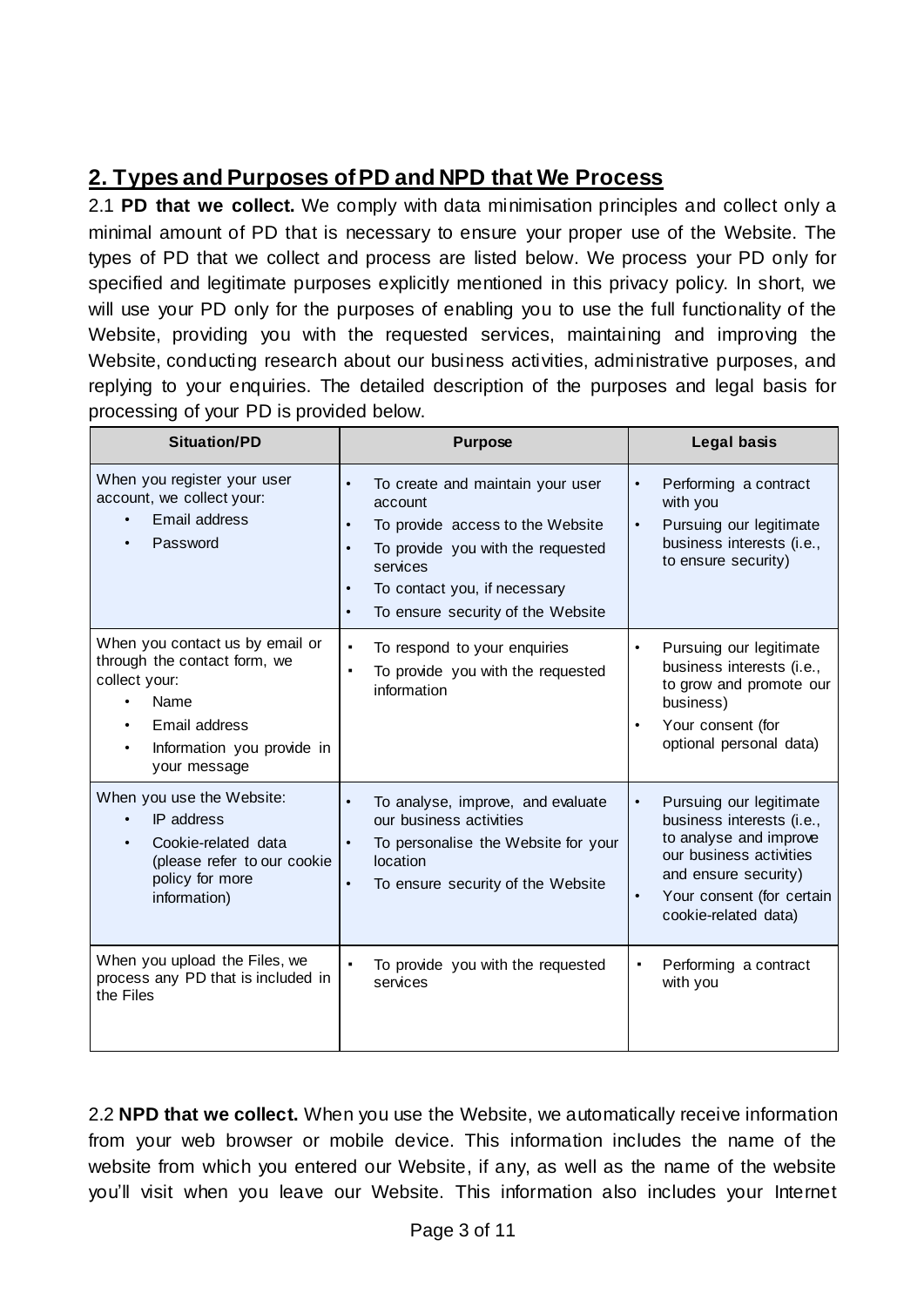service provider's name, your web browser type, the type of mobile device, your computer operating system, and data about your browsing activity when using our Website. We use all this NPD to (i) analyse trends among our users to help improve our Website, (ii) identify and fix errors, and (iii) develop additional features and services.

2.3 **Processing of PD included in the Files.** When you use certain services available on the Website, you may upload the Files. As a data processor, we process and convert any information you choose to upload via the Files, including the PD that can be found in the Files. Please note that we do not intentionally access, view, or copy such Files and the PD included in them. We process PD in the Files only for the purpose of providing you with the requested services and we rely on the lawful basis of "performing a contract with you" when processing the PD included in the Files. We strongly advise you not to upload any sensitive information to the Files, including but not limited to health, medical, biometric, financial, or other personally sensitive information. You are not allowed to submit the Files that contain PD obtained in an illegitimate manner (e.g., without the consent of persons whose PD is featured in the Files).

2.4 **PD obtained from third parties.** When using the Website, you can choose to permit or restrict services, functionalities, and integrations provided by third parties, including, but not limited to, social media service providers ("**Third-Party Services**"). Once enabled, the providers of the Third-Party Services may share certain information and PD with us, subject to the privacy policy of the Third-Party Services. We will use such PD only for the purposes for which it was provided. You are strongly encouraged to check carefully the privacy settings and notices of the Third-Party Services to understand what information may be disclosed to us.

2.5 **What Happens If You Don**'**t Give Us Your PD?** If you do not provide us with the PD when requested, we may not be able to provide you with all our products and services. However, you can access and use some parts of our Website without giving us your PD.

2.6 **Sensitive data.** We do not intentionally collect special categories of personal data ("sensitive data"), such as opinions about your religious and political beliefs, racial origins, membership of a professional or trade association, or information about sexual orientation. However, we may process such sensitive data, if such data is submitted by you as a part of the Files (which we do not advise).

2.7 **Your feedback**. If you contact us, we may keep records of any questions, complaints or compliments made by you and the response, if any. Where possible, we will de-identify your PD. Please note that de-identified PD is also considered to be NPD.

2.8 **Aggregated data.** In case your NPD is combined with certain elements of your PD in a way that allows us to identify you, we will handle such aggregated data as PD. If your PD is de-identified in a way that it can no longer be associated with an identified or identifiable natural person, it will not be considered PD and we may use it for any legitimate business purpose.

## **3. SharingYour PD and NPD with Third Parties**

3.1 **Selling your PD and NPD.** WE DO NOT SELL YOUR PD TO THIRD PARTIES FOR MARKETING OR OTHER PURPOSES. The term "sell" refers to selling, renting, releasing,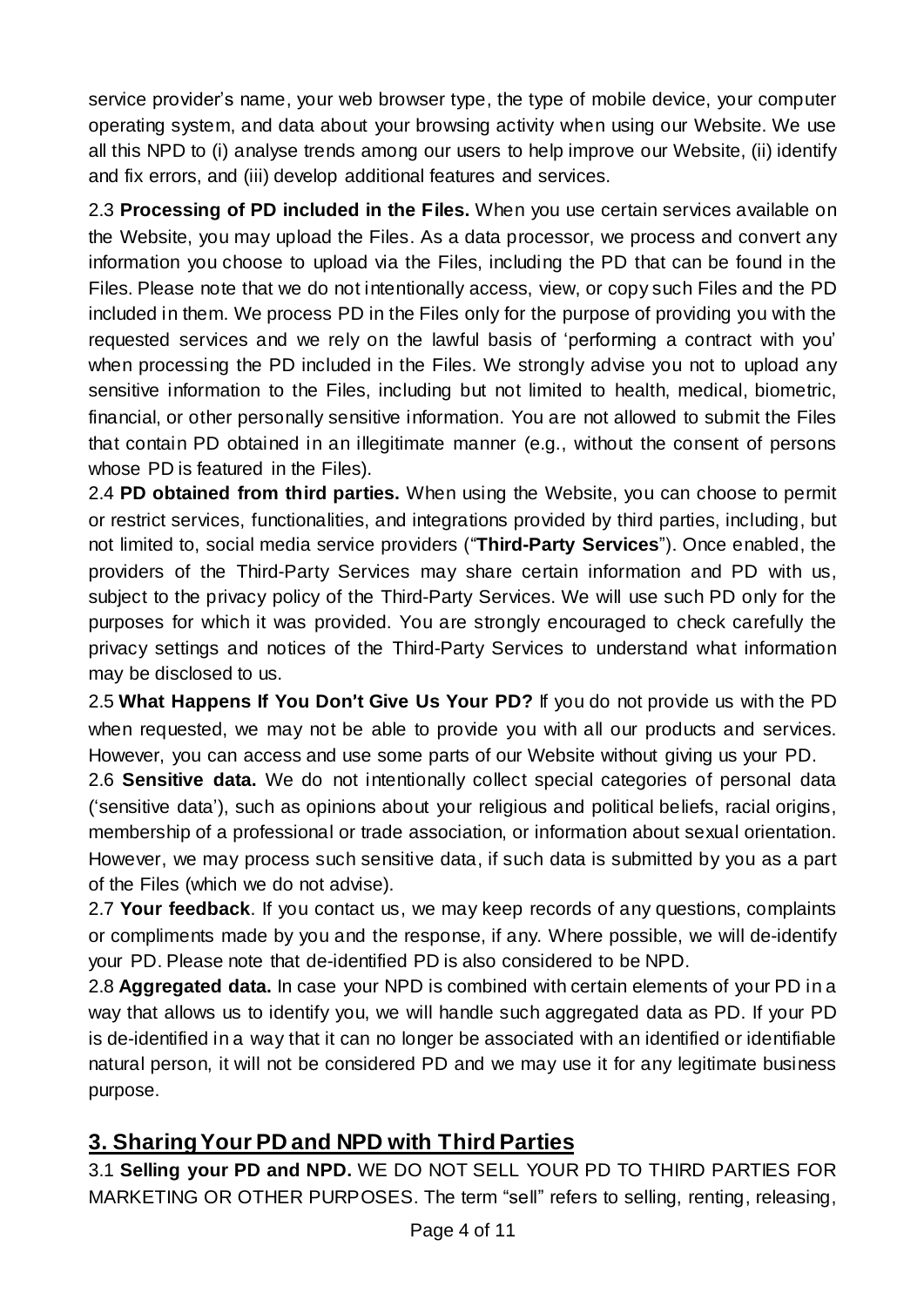disclosing, disseminating, making available, transferring, or otherwise communicating orally, in writing, or by electronic or other means, your PD by us to another business or a third party for monetary or other valuable consideration. For data aggregation purposes, we may use your NPD, which might be sold to other parties at our discretion. Any such data aggregation would not contain any of your PD.

3.2 **Sharing PD with our data processors.** If necessary for the purposes listed below, we will share your PD specified in section 2.1 with our third-party service providers we hire to provide services to us ("**Our Processors**"). Our Processors include, but are not limited to, web analytics companies, advertising networks, help desk providers, accountants, law firms, auditors, and email service providers. The disclosure of your PD to Our Processors is limited to the situations when such data is required for the following purposes:

- Ensuring the proper operation of our Website;
- Ensuring the delivery of the services requested by you;
- Providing you with the requested information;
- Pursuing our legitimate business interests;
- Enforcing our rights, preventing fraud, and security purposes;
- Carrying out our contractual obligations;
- Law enforcement purposes; or
- If you provide your prior consent to such a disclosure.

3.3 **List of Our Processors.** We will share your personal data only with Our Processors that agree to ensure an adequate level of protection of personal data that is consistent with this privacy policy and the applicable data protection laws. Our Processors that may have access to your PD are listed below.

| <b>Service</b>                                | <b>Name</b>                                                                        | Location                             | <b>More information</b>      |
|-----------------------------------------------|------------------------------------------------------------------------------------|--------------------------------------|------------------------------|
| losting service<br>brovider                   | Leaseweb                                                                           | Leaseweb $-$<br>San Fransisco,<br>US | https://www.leaseweb.com/    |
| <b>Business analytics</b><br>service provider | Google Analytics                                                                   | <b>United States</b>                 | https://analytics.google.com |
| Header bidding<br>bartner                     | Adapex                                                                             | <b>United States</b>                 | https://adapex.io/           |
| Email service<br>brovider                     | Sendgrid                                                                           | <b>United States</b>                 | https://sendgrid.com         |
| <b>Fechnical support</b>                      | <b>IT Syndicate</b>                                                                | HongKong                             | https://itsyndicate.org/     |
| service providers                             | Freshdesk                                                                          | <b>United States</b>                 | https://freshdesk.com        |
| Dur group of<br>companies                     | Landocs Holdings Ltd, Ran Ventures Ltd, Komantra Holdings Ltd, Keeper Holdings Ltd |                                      |                              |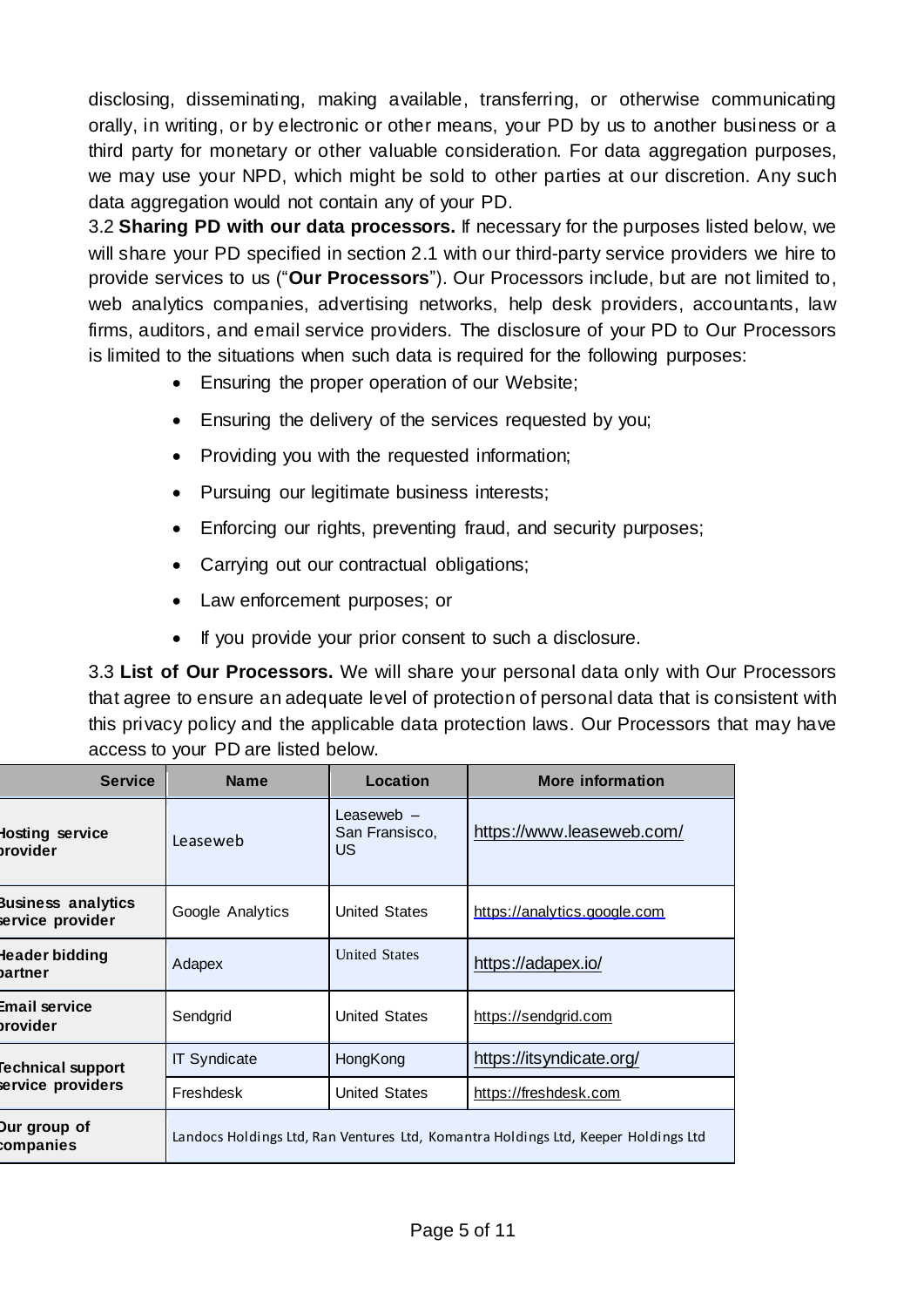3.4 **Legally required releases of PD.** We may be legally required to disclose your PD if such disclosure is: (i) required by subpoena, law, or other legal process; (ii) necessary to assist law enforcement officials or government enforcement agencies; (iii) necessary to investigate violations of or otherwise enforce our legal terms; (iv) necessary to protect us from legal action or claims from third parties, including you and/or other users or members; or (v) necessary to protect the legal rights, personal/real property, or personal safety of our company, users, employees, and affiliates.

3.5 **Disclosures to successors.** If our business is sold or merges in whole or in part with another business that would become responsible for providing the Website to you, we retain the right to transfer your PD to the new business. The new business would retain the right to use your PD according to the terms of this privacy policy as well as to any changes to this privacy policy as instituted by the new business. We also retain the right to transfer your PD if our company files for bankruptcy and some or all of our assets are sold to another individual or business.

3.6 **Disclosure of NPD.** We may disclose your NPD and de-identified PD for any purpose. For example, we may share it with prospects or partners for business or research purposes, for improving the Website, responding to lawful requests from public authorities, or developing new products and services.

## **4. Transfer ofPD Outside Your Country**

4.1 The PD that we collect from you may be stored, processed, and transferred between any of the countries in which we or Our Processors operate. For example, if you reside in the European Economic Area (EEA), we may need to transfer your personal data to jurisdictions outside the EEA.

4.2 Wherever we transfer, process or store your PD, we will take reasonable steps to protect it. For example, we will make sure that the jurisdiction in which the recipient third party is located guarantees an adequate level of protection for your PD (e.g., the country in which the recipient is located is white-listed by the European Commission or the recipient is a Privacy-Shield certified entity) or we conclude an agreement with the respective third party that ensures such protection (e.g., a data processing agreement based on the Standard Contractual Clauses provided by the European Commission).

4.3 The European Commission has not found the United States and some other countries where we and our Processors are located to have an adequate level of protection of PD under Article 45 of the GDPR. We rely on derogations for specific situations as defined in Article 49 of the GDPR. We will use your PD to provide the goods, services, and/or information you request from us to perform a contract with you or to satisfy a legitimate interest of our company in a manner that does not outweigh your freedoms and rights.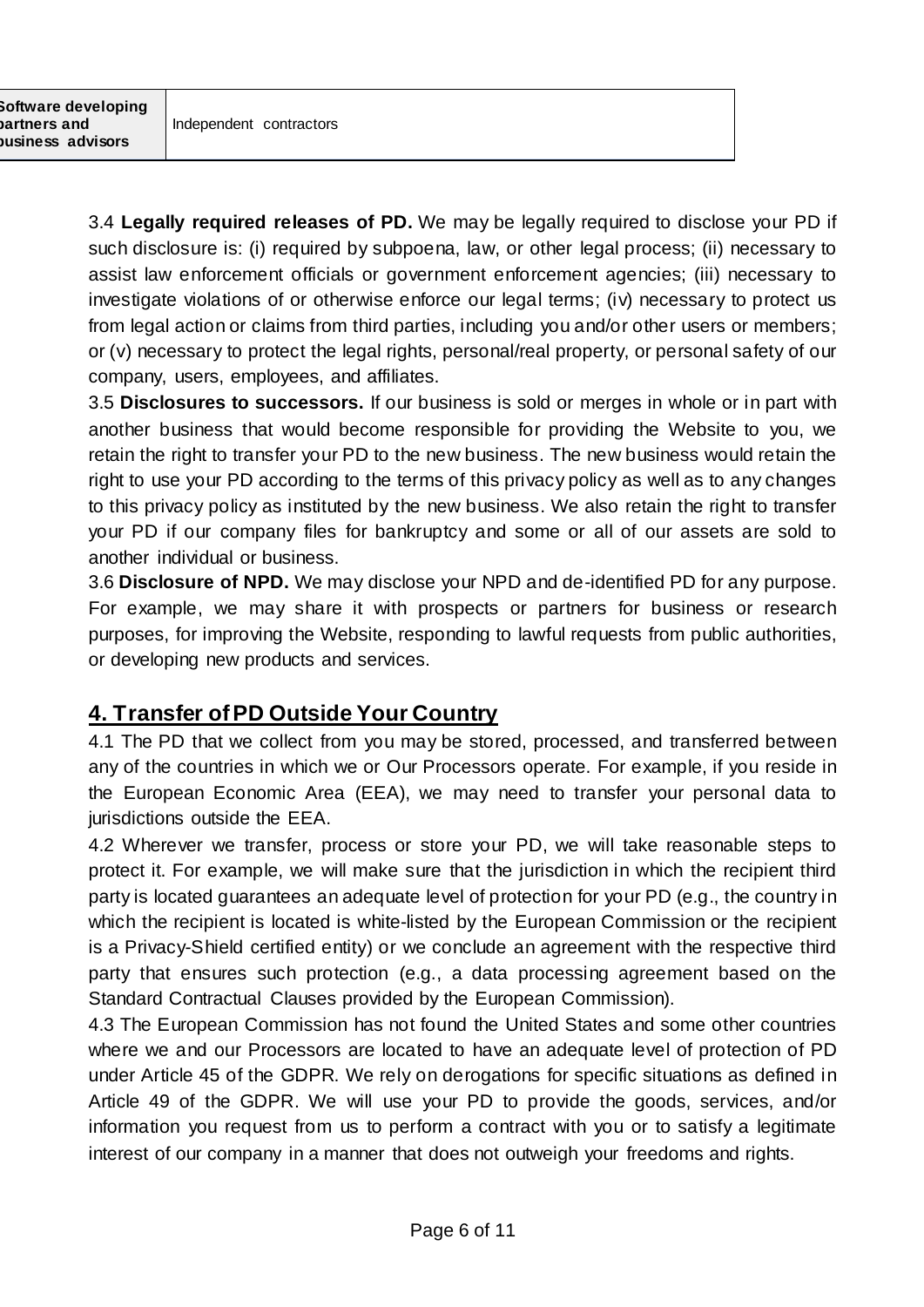## **5. Retaining and DestroyingYour PD and NPD**

5.1 **Retention of PD.** We retain information that we collect from you (including your PD) only for as long as we need it for legal, business, or tax purposes. We always make sure that we have a lawful basis for storing your PD. Your information may be retained in electronic form, paper form, or a combination of both. When your PD is no longer needed and there is no lawful basis for storing it, we will securely destroy, delete, or erase it.

5.2 **Retention of NPD.** We may retain your NPD for as long as necessary for the purposes described in this privacy policy. This may include keeping NPA for the period that is necessary to pursue our legitimate business interests, conduct audits, comply with (and demonstrate compliance with) legal obligations, resolve disputes and enforce our agreements.

5.3 **Retention as required by law.** Please note that, in some cases, we may be obliged by law to store PD for a certain period of time (e.g., we have to keep our accountancy records for the time period prescribed by law). In such cases, we will store PD for the time period stipulated by the applicable law and delete it as soon as the required retention period expires.

## **6. Your Rights RegardingYour PD**

6.1 **Updating Your PD.** You can update your PD using services found on our Website. If no such services exist, you can contact us using the contact information found at the bottom of this privacy policy and we will help you.

6.2 **Revoking Your Consent for Using Your PD.** You have the right to revoke your consent for us to use your PD at any time, if you have provided such a consent. Your optout will not affect disclosures otherwise permitted by law including but not limited to: (i) disclosures to affiliates and business partners; (ii) disclosures to third-party service providers that provide certain services for our business, such as credit card processing, computer system services and data management services; (iii) disclosures to third parties as necessary to fulfil your requests; (iv) disclosures to governmental agencies or law enforcement departments, or as otherwise required to be made under applicable law; (v) previously completed disclosures to third parties; or (vi) disclosures to third parties in connection with subsequent contests or promotions you may choose to enter, or thirdparty offers you may choose to accept. If you want to revoke your consent for us to use your PD, please contact us using the contact information found at the bottom of this privacy policy and we will help you. You can easily opt-out from our marketing communication by clicking on the "unsubscribe" link included in every marketing email sent by us.

6.3 **You rights.** When using our Website and submitting PD to us, you may have certain rights under the GDPR, the CCPA, and other applicable laws. Depending on the legal basis for processing your PD, you may have some or all of the following rights:

- **The right to be informed.** You have the right to be informed about the PD we collect from you, and how we process it.
- **The right of access.** You have the right to get confirmation that your PD is being processed and have the ability to access your PD.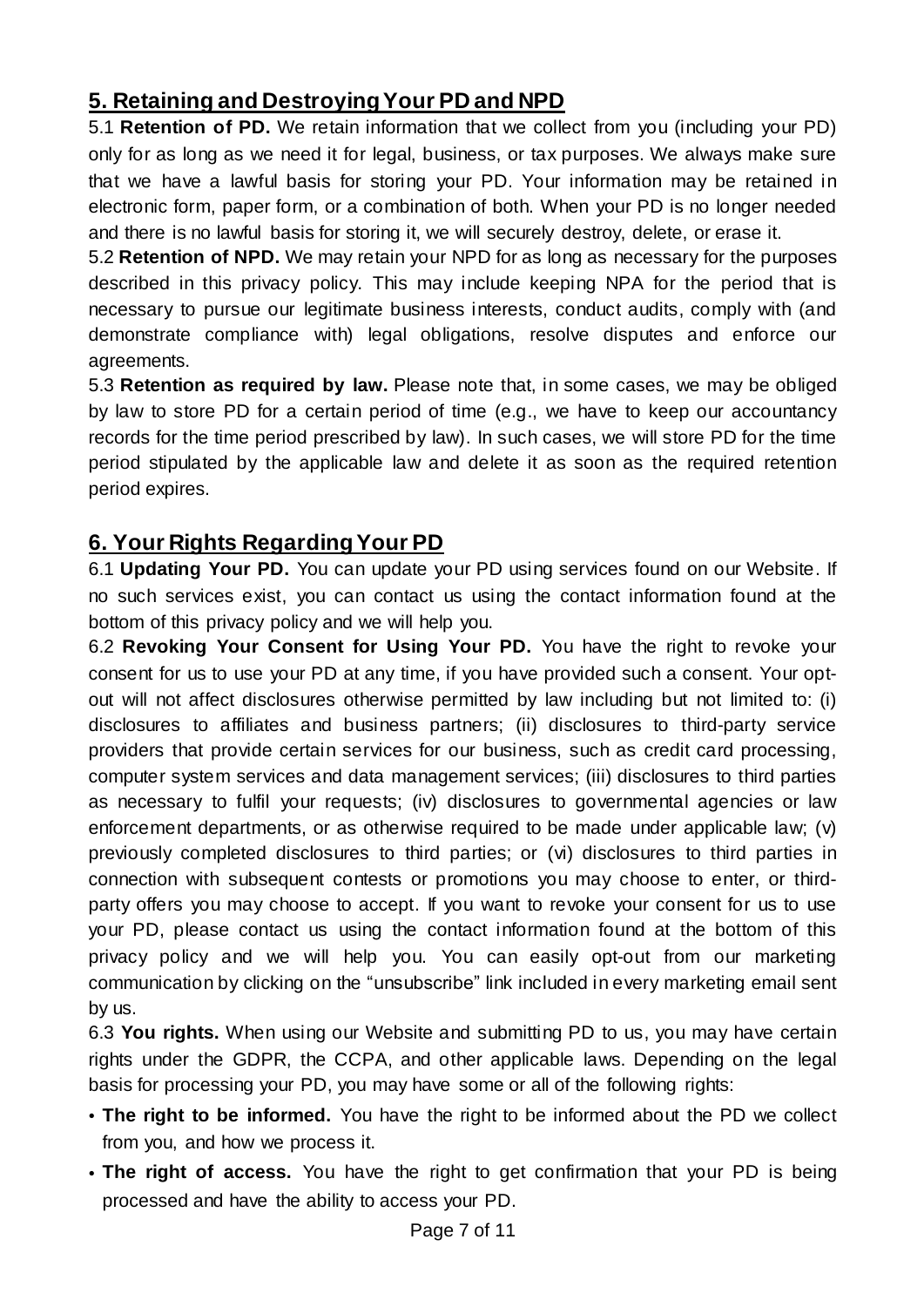- **The right to rectification.** You have the right to have your PD corrected if it is inaccurate or incomplete.
- **The right to erasure** (right to be forgotten). You have the right to request the removal or deletion of your PD if there is no compelling reason for us to continue processing it.
- **The right to data portability.** You have the right to request and get your PD that you provided to us and use it for your own purposes. We will provide your PD to you in a machine-readable format (e.g., a .pdf file) within 30 days of your request.
- **The right to restrict processing.** You have a right to 'block 'or restrict the processing of your PD. When your PD is restricted, we are permitted to store your PD, but not to process it further.
- **The right to object.** You have the right to object to us processing your PD for the following reasons:
	- (i) If the processing was based on legitimate interests or the performance of a task in the public interest/exercise of official authority (including profiling);
	- (ii) Direct marketing (including profiling); and
	- (iii)Processing for purposes of scientific/historical research and statistics.
- **Automated individual decision-making and profiling.** You have the right not to be subject to a decision based solely on automated processing, including profiling, which produces legal effects concerning you or similarly significantly affects you.
- **Filing a complaint with authorities.** You have the right to file a complaint with supervisory authorities if your information has not been processed in compliance with the applicable laws. If the supervisory authorities fail to address your complaint properly, you may have the right to a judicial remedy.

6.4 **How to exercise your rights?** If you would like to exercise your rights, please contact us by using the contact details at the end of this privacy policy and explain in detail your request. You can contact us electronically (by email or via our contact form) or by post, whichever method you prefer. In order verify the legitimacy of your request, we may ask you to provide us with an identifying piece of information, so that we would be able to locate you in our system (we will use such information for verification purposes only). We will answer your request within a reasonable timeframe but no later than 30 days. We will provide your PD in a portable and readily useable format. You can exercise your rights free of charge up to 2 times per year. We will direct all our services providers, including Our Processors, to act according to your request. Please note that, in certain cases (e.g., if we need your PD for completing a transaction, carry out our contractual obligations, comply with the applicable laws, or carry out our legitimate business interests), we may not be able to delete your PD from our systems.

6.5 **Requests regarding the PD in the Files.** We act in the capacity of a data processor with regard to the PD submitted via the Files. Therefore, we do not accommodate requests related to the access, rectification, and deletion of PD in the Files and other rights the data subjects may have. The persons that would like to exercise their rights with regard to the PD processed by us through the Files are requested to contact the respective data controller. In case we receive such requests directly from such persons, we will not take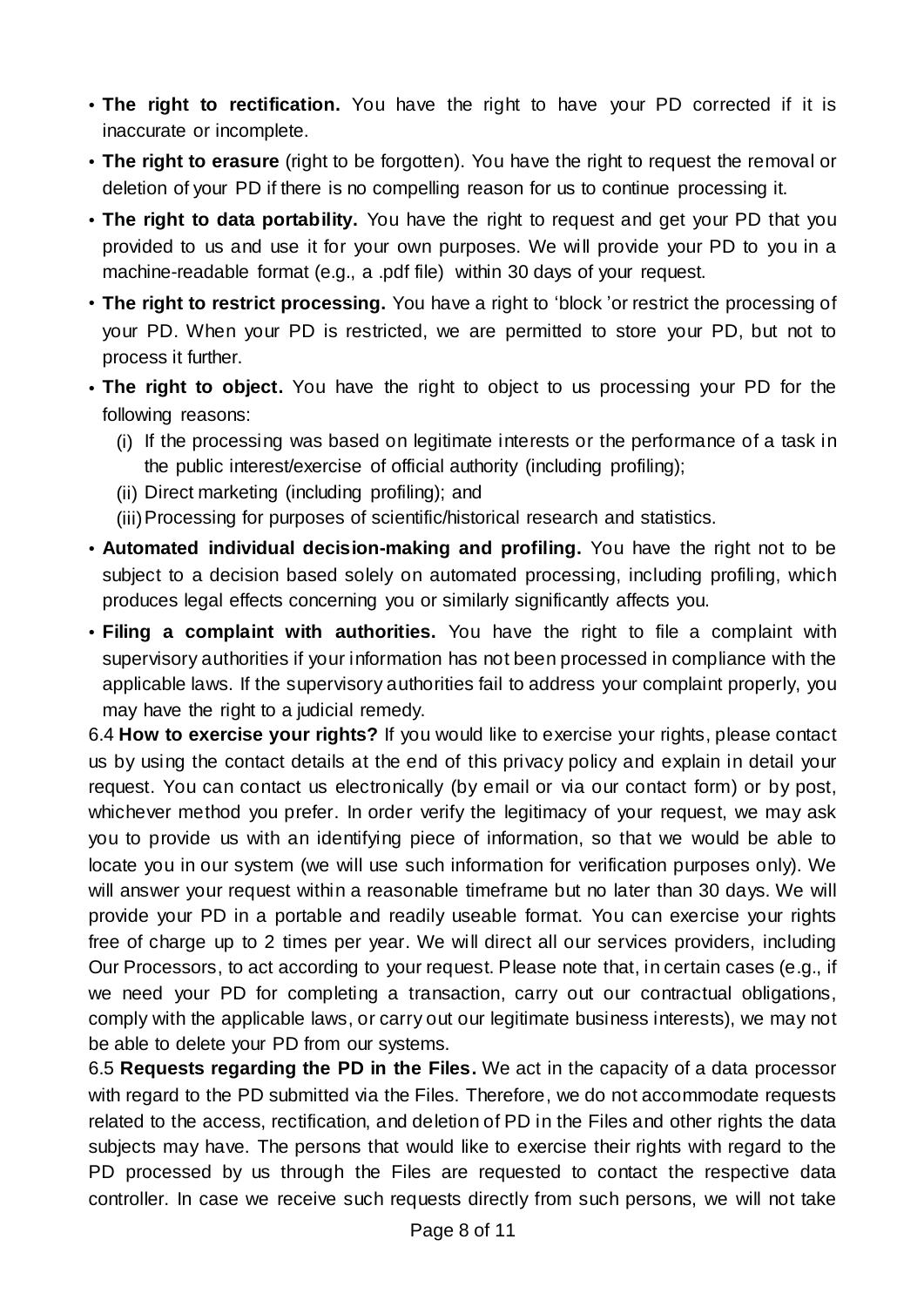action and inform the respective data controller without undue delay so that it could act accordingly.

6.6 **How to launch a complaint?** If you would like to launch a complaint about the way in which we handle your personal data, we kindly ask you to contact us first and express your concerns. After you contact us, we will investigate your complaint and provide you with our response as soon as possible (no later than 30 days). If you are not satisfied with the outcome of your complaint, you have the right to lodge a complaint with your local data protection authority.

## **7. Protectingthe PrivacyRights of Third Parties**

If any postings you make on our Website contain information, including PD, about third parties, you must make sure you have the permission to include that information in your posting. While we are not legally liable for the actions of our users, we reserve the right to remove any postings about which we are notified, if such postings violate the privacy rights of others.

#### **8. Do Not TrackSettings**

Some web browsers have settings that enable you to request that our Website not track your movement within our Website. Our Website does not obey such settings when transmitted to and detected by our Website. You can turn off tracking features and other security settings in your browser by referring to your browser's user manual.

#### **9. Links to Third-PartyWebsites**

Our Website may contain links to other websites. These third-party websites are not under our control and are not subject to our privacy policy. Third-party websites will likely have their own privacy notices. We have no responsibility for these third-party websites and we provide links to these websites solely for your convenience. You acknowledge that your use of and access to these websites are solely at your risk. It is your responsibility to check the privacy notices of any third-party websites to see how they treat your PD.

#### **10. Protecting Children's Privacy**

Our Website is not designed for use by anyone under the age of 18. Thus, we do not knowingly collect PD from children under the age of 18. If you are a parent or guardian and believe that your child under the age of 18 is using our Website or submit any PD through it, please contact us. Before we remove any PD from our systems, we may ask for proof of identification to prevent malicious removal of account information. If we discover that a child under the age of 18 is accessing our Website, we will delete his/her PD within a reasonable period of time.

#### **11. Our Email Policy**

11.1 **Marketing messages.** Normally, we do not send you marketing messages. However, if we decide to do so and you sign up to receive our newsletter or provide your consent, we will, from time to time, send you marketing messages, such as newsletters, brochures,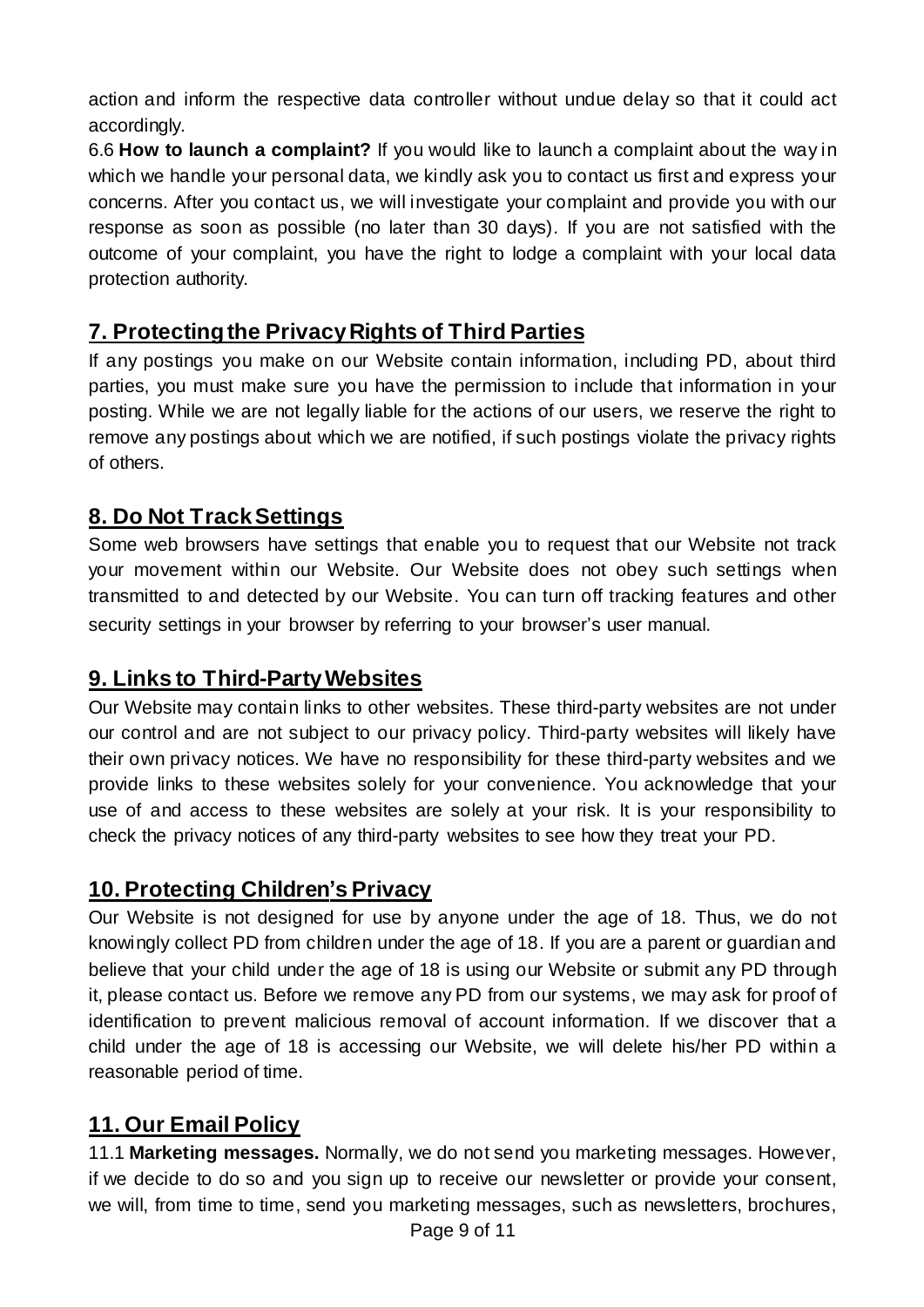promotions and advertisements, informing you about our new services or new features of the Website. We will not sell, rent, or trade your email address to any unaffiliated third party without your permission.

11.2 **Opting-out.** If you receive any marketing-related emails, you will be able to easily opt-out from receiving marketing messages by clicking on the "unsubscribe" link included in every email.

11.3 **Informational notices.** From time to time, we may send you informational notices, such as service-related, technical or administrative emails, information about the Website, your privacy and security, and other important matters. Please note that we will send such notices on an "if-needed" basis and they do not fall within the scope of direct marketing communication that requires your prior consent.

#### **12. Our Security Policy**

12.1 We have built our Website using industry-standard security measures and authentication tools to protect the security of your PD. We and Our Processors also maintain technical and physical safeguards to protect your PD.

12.2 We implement organisational and technical information security measures to protect your PD from loss, misuse, unauthorised access, and disclosure. The security measures taken by us include secured networks (we use SSL encryption), strong passwords, DDOS mitigation, limited access to your PD by our staff, and anonymisation of PD (when possible).

12.3 When we collect your credit card information through our Website, we will encrypt it before it travels over the Internet using industry-standard technology for conducting secure online transactions. Unfortunately, we cannot guarantee against the loss or misuse of your PD or secure data transmission over the Internet because of its nature. We use third-party billing services and have no control over these services. We use our commercially reasonable efforts to make sure your credit card number is kept strictly confidential by using only third-party billing services that use industry-standard encryption technology to protect your credit card number from unauthorised use.

12.4 We strongly urge you to protect any password you may have for our Website and to not share it with anyone. You should always log out of our Website when you finish using it, especially if you are sharing or using a computer in a public place.

12.5 **Security breaches.** Although we put our best efforts to protect your PD, given the nature of communications and information processing technology and the Internet, we cannot be liable for any unlawful destruction, loss, use, copying, modification, leakage, and falsification of your PD caused by circumstances that are beyond our reasonable control. In case a PD breach occurs, we will immediately take reasonable measures to mitigate the breach, as required by the applicable law. Our liability for any security breach will be limited to the highest extent permitted by the applicable law.

## **13. Term and Changesto Our PrivacyPolicy**

13.1 **Term.** This privacy policy enters into force on the effective date indicated at the top of the privacy policy and remains valid until terminated or updated by us.